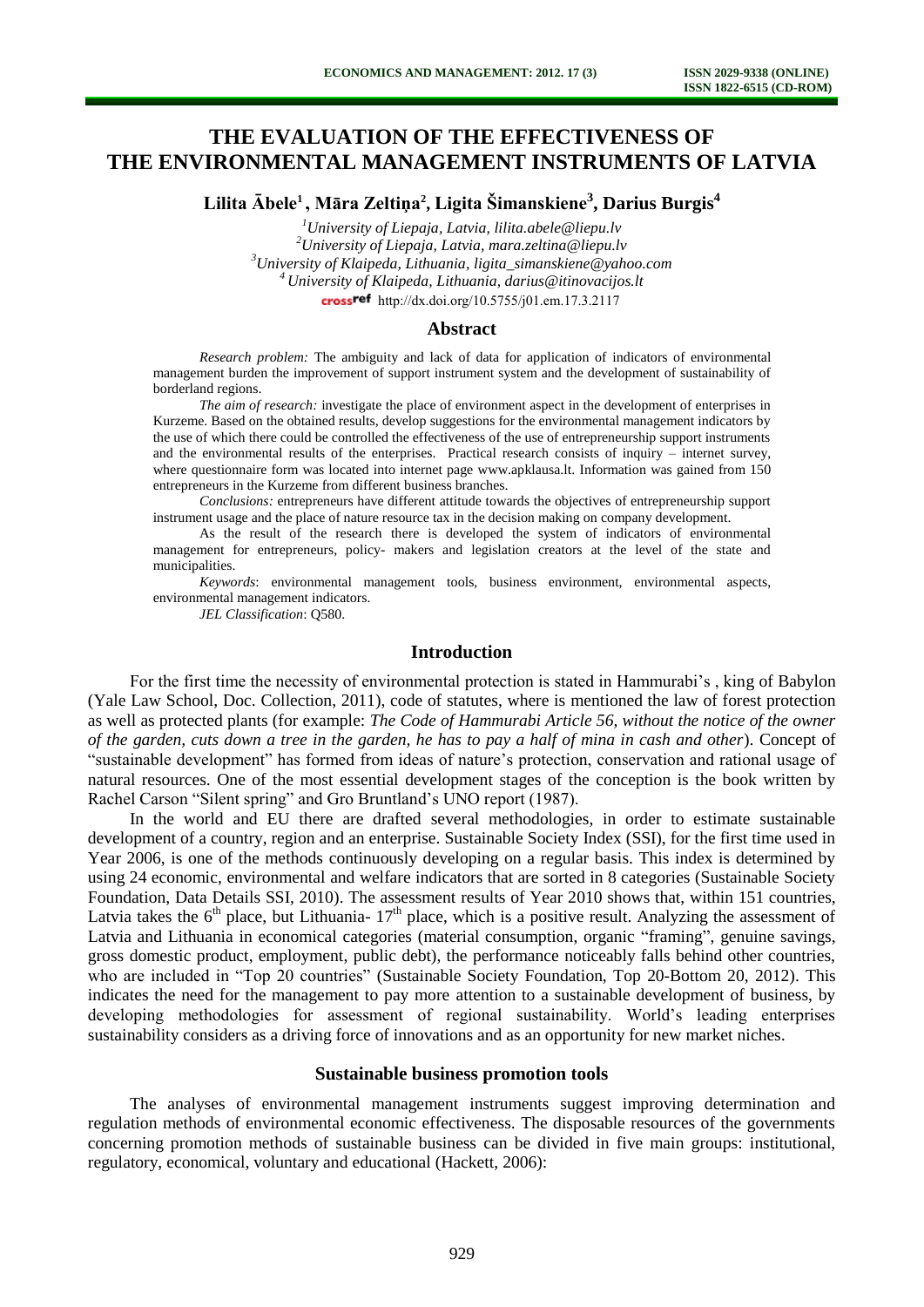**Institutional**- assignation of public good's ownership to another market player, reduction of transaction payment, provision of access to information.

**Regulatory**- laws, rules or standards, which determine requirements for manufacturing process, goods or contamination, as well as quotas, bans, non-tradable licenses.

**Economical**- market oriented instruments are divided as following:

- 1. In an existing market- rates, taxes, payments, subsidies of goods, subsidies for actions.
- 2. In new market- tradable licenses of contamination, tradable licenses of natural resource extraction, compensatory mechanisms.
- 3. Other instruments- insurance, mechanisms of financing and full cost coverage.

**Voluntary**- management instruments in business are introduction of certified environmental management system, eco-design and eco-branding.

**Educational**- state's focused action to educate society's different age groups at an appropriate level about the field of environment. The diversity of sustainable business promotion instruments allows the entrepreneur to choose a support instrument for the improvement of environmental performance, in its turn, the governments maintaining the state's sustainable development, determine system of support instruments, paying special attention to economical and regulatory (Kosonen, Nicodèm,2009) instrument mutual relations and usage.

Development of sustainable business affects not only the management instruments, but also the location of the enterprise, the development level of the corresponding region and specific features of a region. There are quite large differences between frontier territories. In EU frontier territories- Estonia's and Lithuania's frontier does not have such explicit "outskirts" effect as it is in Eastern frontier.

In order to perform a business development analyses and determine what kind of changes are necessary for environmental management instrument development, improvement and provision of effective action, it is essential to develop/ apply appropriate instrument, by which evaluate the sustainability of an enterprise.

In this context, in Latvia constantly popularity gains assessment, as a result the index of enterprise's sustainability is determined. By using the determination method of business sustainability index, the enterprise's performance in all aspects of corporate responsibility is estimated: environment, market relations, working environment and the responsibility to the society. This assessment is:

- 1. Voluntary, based on the self-appraisal of the enterprise, confirmed by references from publications or other proof (checked by the Panel of Experts);
- 2. International, subjacent methodology, based on the experience of the most important global index-Dow Jones Sustainability Index and Business in the Community CR Index, and corporative responsibility standards ISO 2600 and G3 guideline requirements of Global Reporting Initiative (GRI), **(**Strategic management tool, Sustainability Index, Latvia, 2011)**.**

At the same time these methods are appropriate for Latvia's socio-economic conditions.

The index of enterprise's sustainability is an essential strategic management instrument, which provides an enterprise the opportunity to follow after the dynamics of performance, as well as to compare the performance with other enterprises. However, it is important to apply an instrument for the determination of enterprise's sustainability, which can be used apart from the communication and self-identification of enterprise, concerning the affiliation to innovative, sustainable or green product manufacturing enterprise groups. The method used for the estimation of enterprise's sustainability must be capable to provide a high confidence level of results and ensure the opportunity to follow development dynamics of sustainable business, compare development in regions and offer suggestions for hedging business support instrument effectiveness.

## **Research methodology**

The research was carried out in period from May till August (2011), with the help of Internet surveying 150 enterprises in the Kurzeme [\(apklausa.lt/private/forms/survey-of](http://apklausa.lt/private/forms/survey-of) business-support-inlithuanian-latvian-crosborder-region,2011) the amount of enterprises has been chosen according to the amount of registered enterprises (Latvia, year 2009). The practical research was applied, in the process of "Formation of methodological framework of regional business growth promotion (LT-LV)" project, in the summer of 2011, by carrying out a survey for regional enterprises. Till May, year 2011, there were no data about year 2010. In the Table 1 is distinguished the structure of Kurzeme enterprise fields.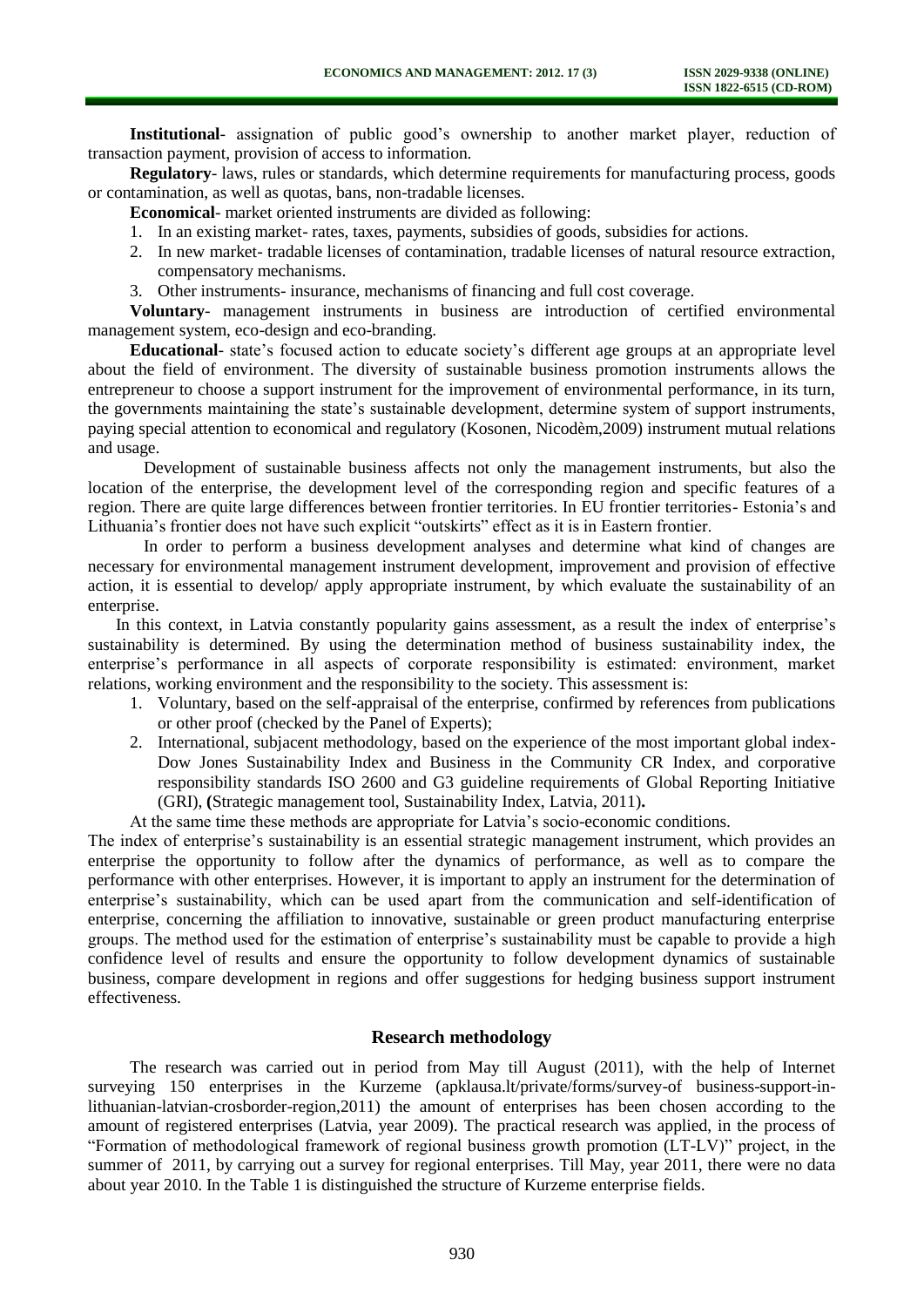| <b>Field</b>                      | <b>Amount of</b><br>organizations | $\frac{0}{0}$ | <b>Surveyed</b> |
|-----------------------------------|-----------------------------------|---------------|-----------------|
| Agriculture, forestry and fishery | 5868                              | 0,362939139   | 54              |
| Industry                          | 1057                              | 0,065376051   | 10              |
| Environment and power             | 99                                | 0,006123206   | 1               |
| Construction                      | 805                               | 0,049789708   | 7               |
| Trade                             | 2339                              | 0,144668481   | 22              |
| <b>Services</b>                   | 3476                              | 0,214992578   | 32              |
| Finance and insurance             | 166                               | 0,010267194   | $\overline{2}$  |
| Education                         | 237                               | 0,014658585   | $\overline{2}$  |
| Health and social work            | 577                               | 0,035687778   | 5               |
| Other                             | 1544                              | 0,095497279   | 14              |
| In total                          | 16168                             |               | 150             |

**Table 1.** In Kurzeme surveyed enterprise field structure, year 2011

By analyzing the results of survey, it can be concluded that in Kurzeme the most popular activity fields are: agriculture, forestry and fishery, service, trade, where operates small (micro) and average small enterprises with around 50 employees and the turnover up to 1.4 million LVL, and with the duration period longer than 7 years- 58%.

## **Effectiveness assessment of used support tools**

All fields affects the environment, though, most explicit it is for agriculture, forestry and fishery, hence we tried to find out, which of the available business support resources could serve as environment management instruments, enterprises even without realizing it.

| <b>Answers</b>                                   | <b>Frequency</b><br>mention | of Percentage out of frequency of<br>mention |
|--------------------------------------------------|-----------------------------|----------------------------------------------|
| Free economic zones                              | 2                           | $\blacksquare$ 0.7%                          |
| <b>Guaranties</b>                                | $\overline{4}$              | $1.3\%$                                      |
| Other                                            | 6                           | $\blacksquare$ 2.0%                          |
| Informative support                              | 12                          | $\blacksquare$ 4.0%                          |
| Rental allowance                                 | 14                          | $\blacksquare$ 4.7%                          |
| Tax relief                                       | 15                          | $\blacksquare$ 5.1%                          |
| <b>Subsidies</b>                                 | 28                          | $9.4\%$                                      |
| Consultations                                    | 30                          | 10.1%                                        |
| Does not use any business<br>support instruments | 36                          | 12.1%                                        |
| Trainings, courses of study,<br>seminaries       | 41                          | 13.8%                                        |
| EU Structural Funds                              | 49                          | 16.5%                                        |
| Loans                                            | 60                          | 20.2%                                        |

**Table 2.** The usage of business support instruments in Kurzeme, year 2011

Most frequently used support instruments are loans, EU Structural Funds, and trainings, courses of study, seminaries and consultations. A considerable fact- 12% of respondents do not use any support resources (Table 2.). In order to estimate necessity and effectiveness of most frequently used support instruments, entrepreneurs evaluated it in scale from "very effective" to "not effective".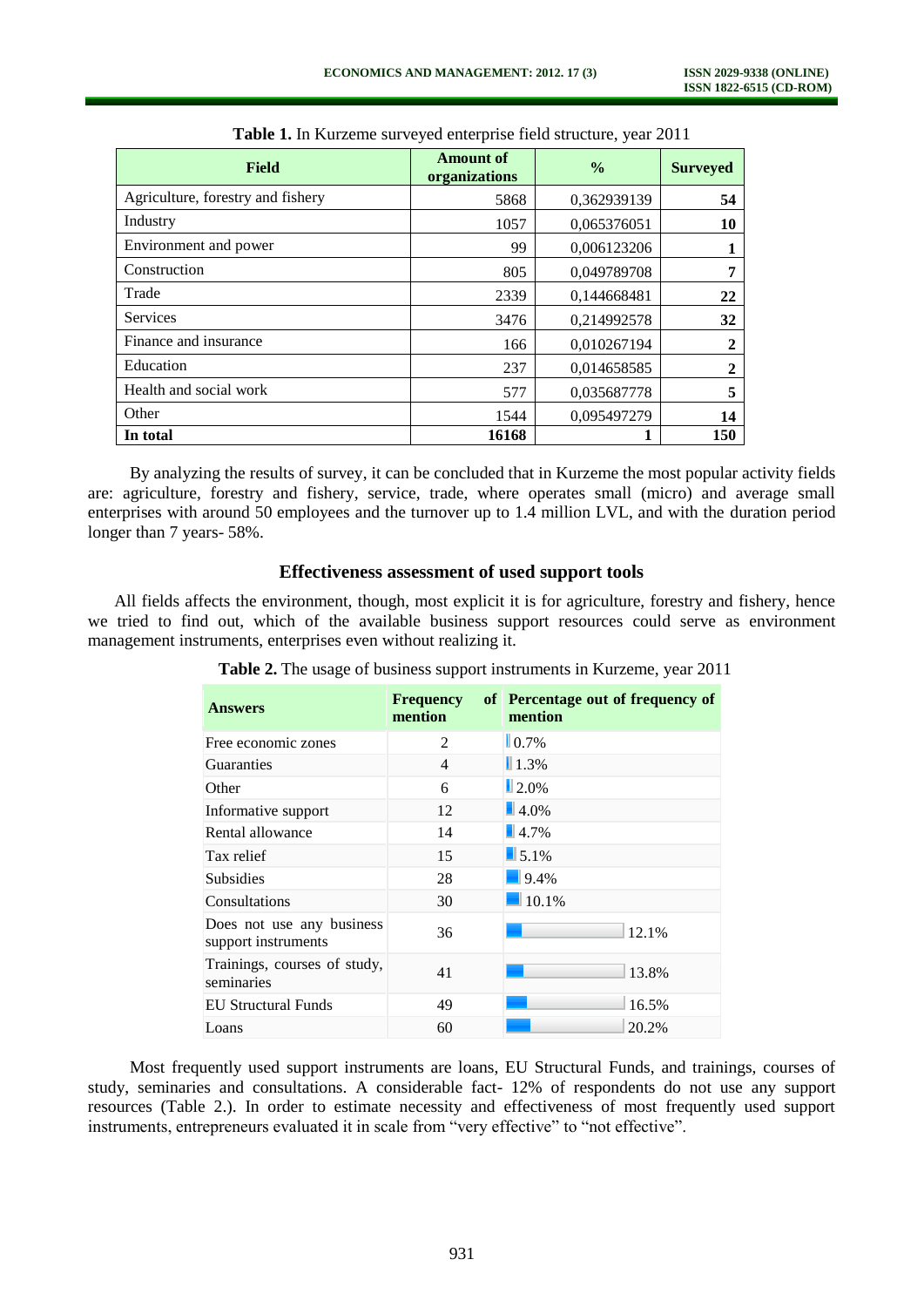

**Figure 1.** Effectiveness assessment of support instruments in Kurzeme, year 2012

As most necessary and effective business support instruments were mentioned- EU Structural Funds, followed by trainings, courses of study, seminaries (Figure 1.). The most frequently used support instrument is loans, entrepreneurs do not consider as the most necessary and effective. With a positive mark can be estimated the fact that for the business development entrepreneurs uses not only material resources as, for example, possibilities of loans and EU Structural Funds, but also different trainings, courses of study, seminaries and consultations, which approves entrepreneur willingness to acquire new knowledge. This support instrument could serve as an effective environment's management instrument, if it could be identified as one and purposefully developed. The survey analysis shows that, the bigger organization's annual turnover, the frequently organizations uses the support of EU Structural Funds, in order to promote own business development. Also different consultations are used by organizations with greater annual turnover. New organizations, with the duration of 1 year, mainly do not apply any business support instruments, in some cases either trainings, courses of study, seminaries or consultations are used. In its turn, the longer the duration of an organization, the varied business support resources are applied, in order to promote successful development of an organization. An interesting fact, the longer an organization operates, the frequently as a business support instrument EU Structural Funds are used. It can be concluded that the longer an organization operates, the bigger experience it gets, the more frequently it seeks new opportunities for development.



**Figure 2.** Business support resource assessment for different aspects of organizations in Kurzeme, year 2011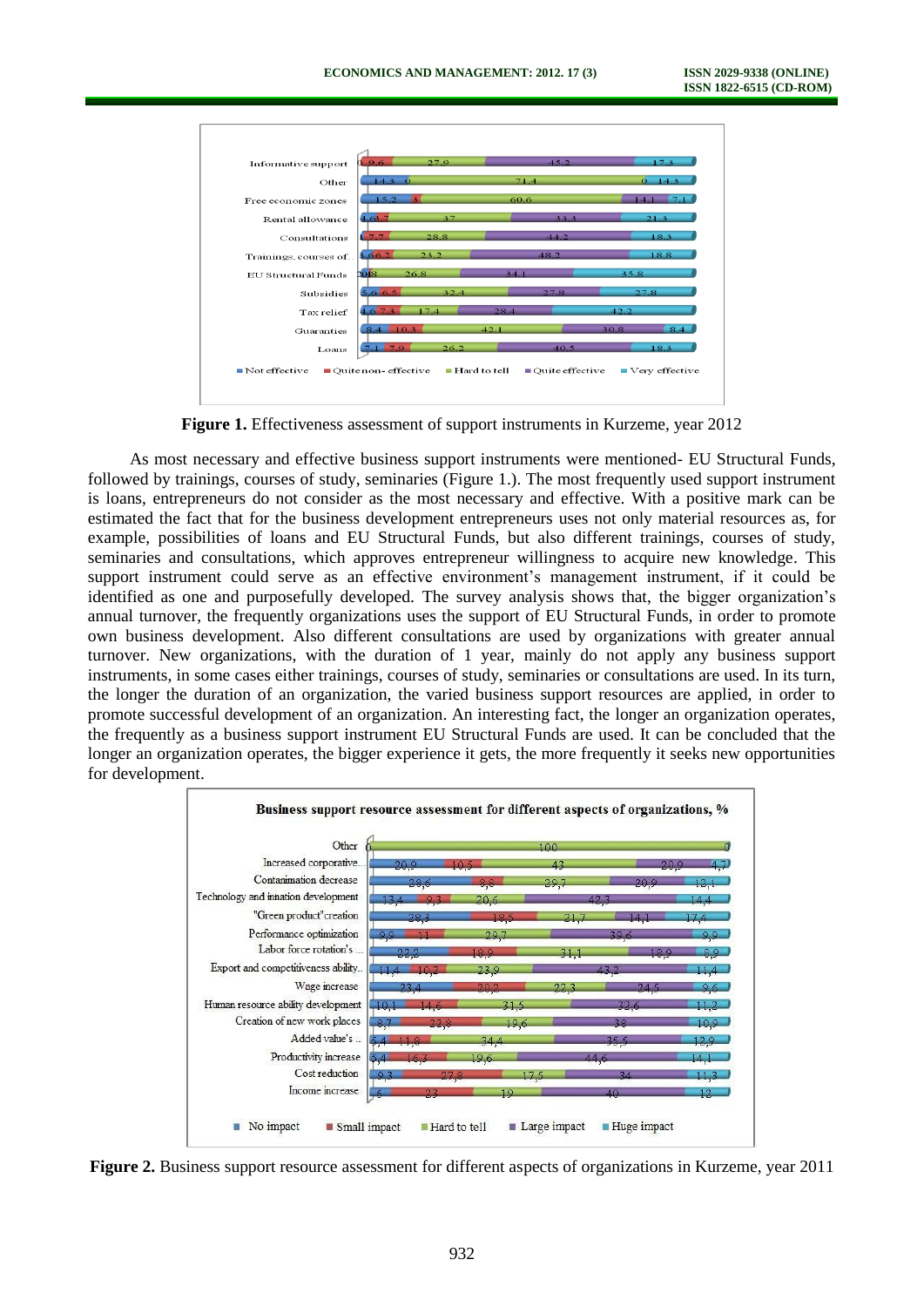In order to ascertain, how the applied business support resources have influenced different organization's aspects, in the survey period entrepreneurs were asked to evaluate them in the categories from "huge impact" to "no impact" (Figure 2.).

Five current aspects, on which applied support resources left the largest impact, are:

- 1. Productivity increase (58.7%)
- 2. Technology and innovation development (56.7%)
- 3. Increase of export and competitiveness ability (54.6%)
- 4. Income increase (52%)
- 5. Performance optimization (49.5%)

In order to determine those business support instruments, who are used for the hedging of sustainability, multi- factor analysis was applied. The essence of factor analysis is that on the basis of the indicator set, which describes researched economic phenomena, it is possible to distribute a small amount of complex factors, which cannot be observed directly; they are not correlatively related and describe the general structure of initial factor system. Aim of factor analysis - to explain the found correlation, by detecting factors, which determine this correlation.

As it is visible in the analyses Table 3. of statistical data, three support instrument factor groups can be distinguished (factor coherence shown in bold).

Group 1 receives rental allowance and other types- trainings, courses of study, seminary, consultations, informative support, which can be determined as informational and educational support for business.

Group 2 benefits subsidies, EU Structural Fund resources and operates in free economic zones. This group can be describes as business group of preferential conditions.

Group 3 collects guaranties and tax reliefs, as well as loans (negative correlation). It can be defined as financial help for enterprises.

All business factors can be grouped as following:

- 1. informational and educational support,
- 2. provision of preferential conditions,
- 3. financial support.

**Table 3.** The evaluation of the correlation factor's supporting entrepreneurship

| <b>Business support types</b>           | <b>Components</b> |         |         |
|-----------------------------------------|-------------------|---------|---------|
|                                         |                   |         | 3       |
| Loans                                   | ,002              | $-.025$ | $-.802$ |
| Guaranties                              | $-.073$           | .572    | ,669    |
| Tax relief                              | .458              | ,016    | ,700    |
| <b>Subsidies</b>                        | ,021              | ,909    | $-.249$ |
| <b>EU</b> Structural funds              | $-.045$           | ,795    | ,441    |
| Trainings, courses of study, seminaries | ,940              | ,061    | $-118$  |
| Consultations                           | ,935              | ,063    | $-128$  |
| Informative support                     | ,892              | ,033    | ,282    |
| Rental allowance                        | ,852              | ,059    | ,314    |
| Free economic zones                     | .469              | ,684    | ,192    |

Extraction method: Principial component anliysis.

Rothation method: Warimax with Kaiser normalization.

Rotation converged in 5 iterations.

As it is visible within the factor groups exists a very strong coherence, all component highest limit is within the scope from 0,669 to 0,940 (Figure 3.).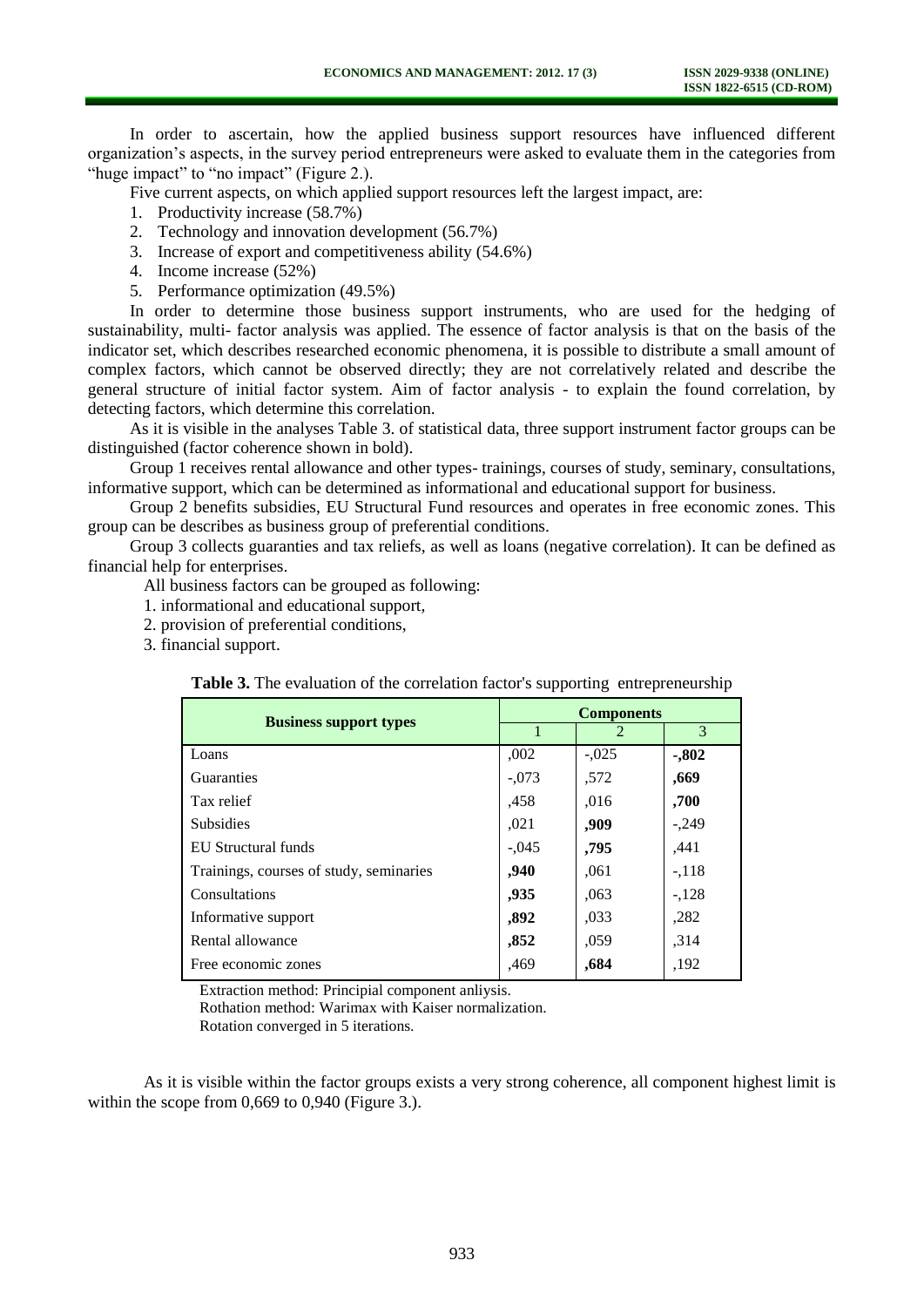

**Figure 3.** Coherences between groups of business support instruments

## **Support tools impact on enterprise activity**

In order to find out what kind of business activities most significantly affects the usage of support resources, enterprises were divides in four factor groups.

As it is visible from statistical data analysis (Table 4.), it is possible to divide all enterprises in four groups; coherences between components in each group are marked bold.

Group 1 considers that support instruments influences increase of income, productivity, added value and wage, but decrease of labor force rotation. In this group dominates the reliance on income and benefits of productivity increase from added value. This group can be described as **group of added value.**

Group 2 regards that support instruments affects development of human resource abilities, creation of new work places, which provides technology and innovation development and increases corporate social responsibility and the increase of added value. For this group essential could be support instruments in human capital, evolvement of abilities, then innovations by increasing added value could be provided. Improvement of personnel abilities is essential. This group can be described as **innovative**, which will have its competitiveness advantages.

Group 3 deems that support instruments for "green product" creation will ensure also contamination decrease, followed by cost decrease. Consequently, "green products" are not only environment friendly, but also financially beneficial. This group can be described as **business group of sustainable development**, since the method to become competitive is decrease of contamination and increase of social worker responsibility. This factor is very essential, in order to earn business support for own enterprise, since they reflect the most important evaluation criterion for sustainable business.

Group 4 is concerned only about performance optimization, and this group can be described as **profitdriven group**.

| <b>Criterion</b>                               | <b>Components</b> |         |      |                |
|------------------------------------------------|-------------------|---------|------|----------------|
|                                                |                   | 2       | 3    | $\overline{4}$ |
| Income increase                                | ,754              | ,271    | ,040 | ,454           |
| Cost reduction                                 | .359              | ,070    | ,783 | ,261           |
| Productivity increase                          | ,803              | ,401    | ,186 | $-.025$        |
| Increase of added value                        | ,649              | .662    | ,070 | $-.032$        |
| Creation of new work places                    | ,292              | ,900    | ,107 | ,200           |
| Development of human resource abilities        | ,475              | ,717    | ,116 | ,382           |
| Wage increase                                  | ,638              | ,349    | ,234 | ,488           |
| Increase of export and competitiveness ability | ,544              | ,534    | ,397 | $-.117$        |
| Decrease of labor force rotation               | ,924              | $-.083$ | ,234 | .041           |
| Performance optimization                       | ,057              | ,171    | ,100 | ,892           |
| "Green product" creation                       | $-.029$           | .414    | .754 | ,250           |
| Technology and innovation development          | $-0.095$          | ,745    | ,509 | ,125           |
| Contamination decrease                         | ,269              | .151    | ,868 | $-149$         |
| Increase of corporative social responsibility  | ,186              | .672    | ,451 | ,326           |

**Table 4.** Impact of support instruments on enterprises activities in factor analysis

Extraction method: Principial component analiysis.

Rothation method: Warimax with Kaiser normalization.

Rotation converged in 13 iterations.